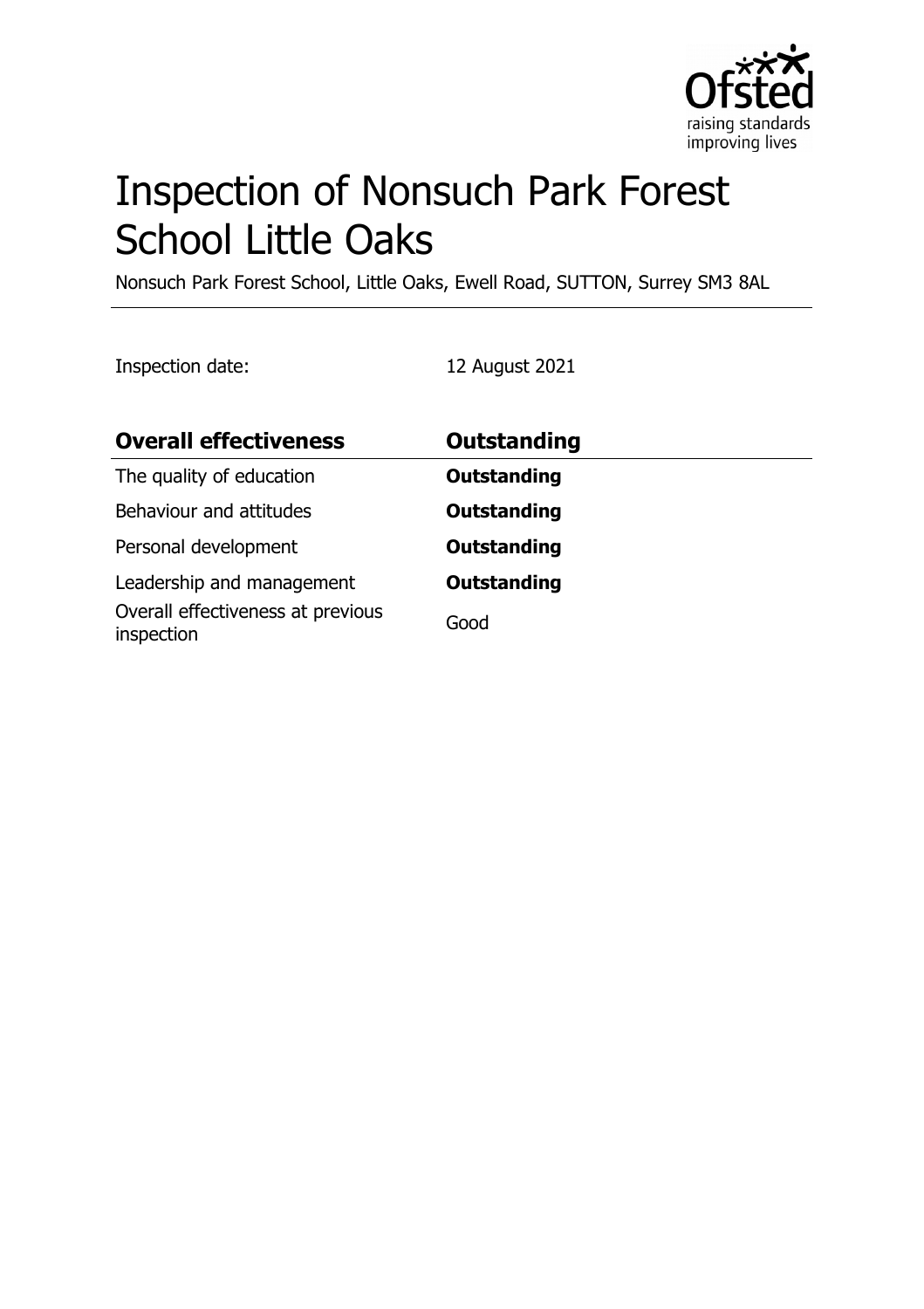

## **What is it like to attend this early years setting?**

#### **The provision is outstanding**

Children have an exciting time at this child-centred setting. They behave exceptionally well and have a deep understanding of how to be considerate to each other. For example, they explain to the inspector that while their friend is climbing a tree, they are looking after her favourite toy. Children listen really well to staff's instructions and know exactly where they can go in the park and woodland.

Children are given opportunities to learn how to manage their own safety. The outings to the woodland, ponds and park area are extremely well managed by staff. Children are allowed to use real equipment such as hammers and nails. They know why they need to wear safety goggles and use the tools with great care and precision.

Children are highly independent from a young age. They eagerly help themselves to the broad range of rich, varied and imaginative resources that are readily available to them. For example, older children choose to set up a pretend café, where they confidently respond to adults' and children's requests. Younger children relish water play and watch in wonder as they create waterfalls and streams to float wooden toys and a variety of natural materials, such as sticks and leaves.

#### **What does the early years setting do well and what does it need to do better?**

- $\blacksquare$  Leaders have high expectations. They work persistently to ensure that children have the best opportunities to explore their natural curiosity. For instance, following specific research they have successfully implemented even more creative areas to enhance children's imagination. This has had a exceptional impact on children's learning, including those with special educational needs and/or disabilities (SEND).
- $\blacksquare$  Staff are extremely well supported by the provider. Their well-being is given a high priority and they are encouraged to enhance their skills through personalised professional development. Therefore, staff feel valued and enjoy working at the setting. Leaders ensure that staff have a thorough understanding about how to use the forest school approach to extend children's learning. Consequently, children eagerly have a go and have a strong sense of perseverance in achieving tasks.
- $\blacksquare$  The experienced and enthusiastic staff know the children very well. They provide a rich and varied curriculum that builds on what children already know. For example, when taking part in an animated storytelling session, children excitingly talk about their previous learning. They eagerly explain about the growing cycle. Children plant beans and confidently tell adults what they need for their beans to grow as big as the beanstalk in the story.
- $\blacksquare$  Children are at the heart of the setting. This includes those with SEND. Staff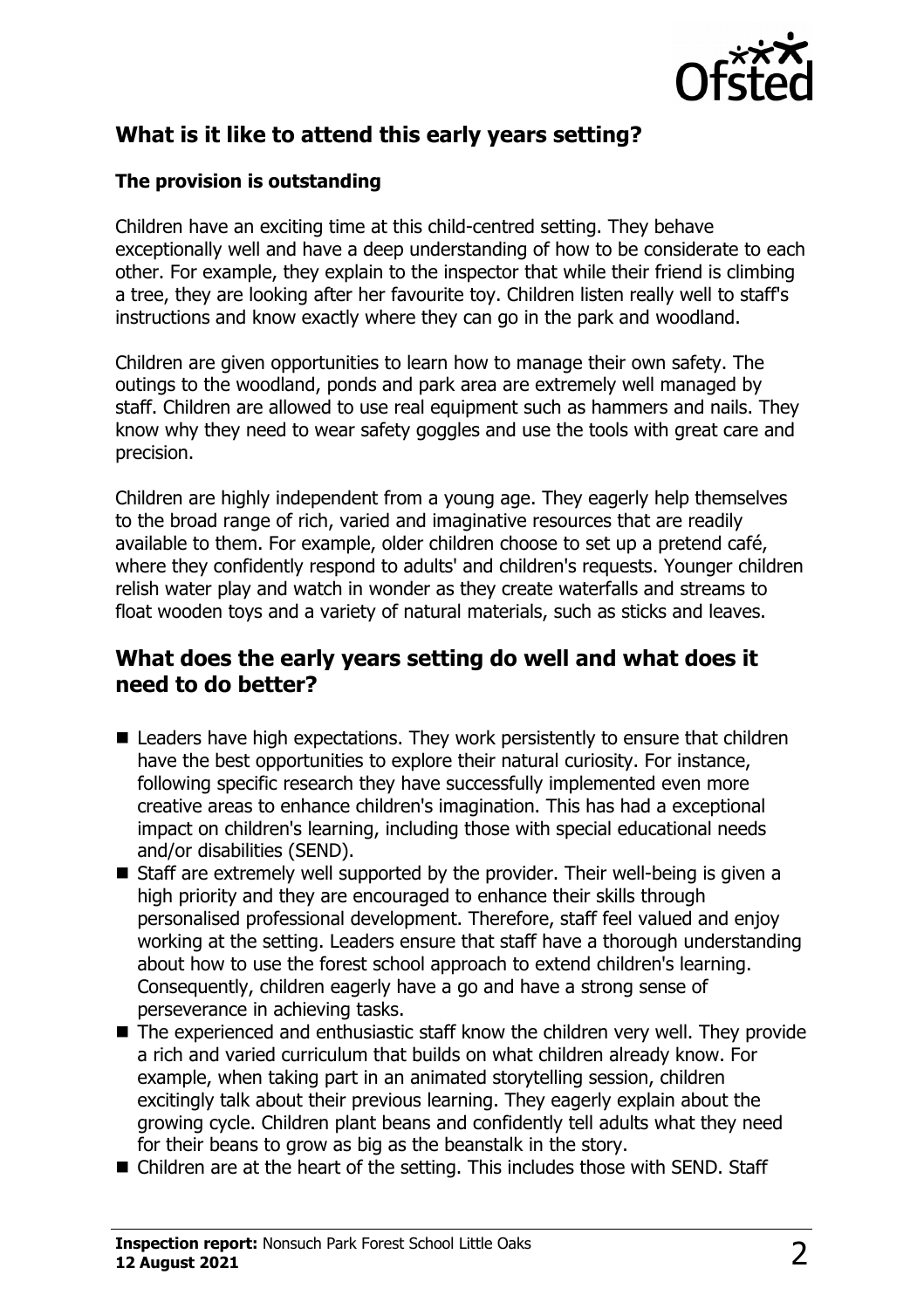

take time to demonstrate and explain how to complete tasks that they find challenging, such as independently unscrewing water containers. Children have excellent relationships with each other. They have fun making a kite and decide what they need. They whoop and clap with delight when their friends run and successfully make it fly in the sky.

- $\blacksquare$  Key persons work closely with parents to ensure that children develop increasing confidence. Staff consistently review their work with children to help them make as much progress as possible. As a result, all children are deeply engaged in their play. For instance, they concentrate on making key rings using leaves and twine for their new school bags. Children take part in superb discussions about going to school, which helps to ease any anxieties they may be feeling.
- $\blacksquare$  Partnerships with parents are excellent. Parents are extremely complimentary about the setting. They say that staff have gone over and beyond to support them during the COVID-19 (coronavirus) pandemic. Parents express their gratitude for the broad range of activities that they could do at home during times of closure. They say that staff give them regular feedback either in person or electronically, which they find extremely valuable.
- $\blacksquare$  Children have a wealth of opportunities to learn about differences and the wider world. They take part in events to celebrate special occasions that are important to them. Children also learn about people who are less fortunate than themselves and successfully raise funds for them. Staff organise exciting events, such as visiting theatre groups, for children to have new experiences.

## **Safeguarding**

The arrangements for safeguarding are effective.

Leaders and staff have an excellent understanding of the procedures to follow if they have any concerns about children's welfare. Staff are also well aware of signs or changes in behaviour that may point to radicalisation or extremism. There are thorough recruitment processes and prompt training for all staff. The ongoing supervision meetings help to ensure that staff's child protection knowledge is up to date and that they are consistently suitable for their roles. Staff assess risks constantly, making sure that children can play and explore safely. Children know how to keep safe when they use the fire pit and confidently recall the rules that they need to follow.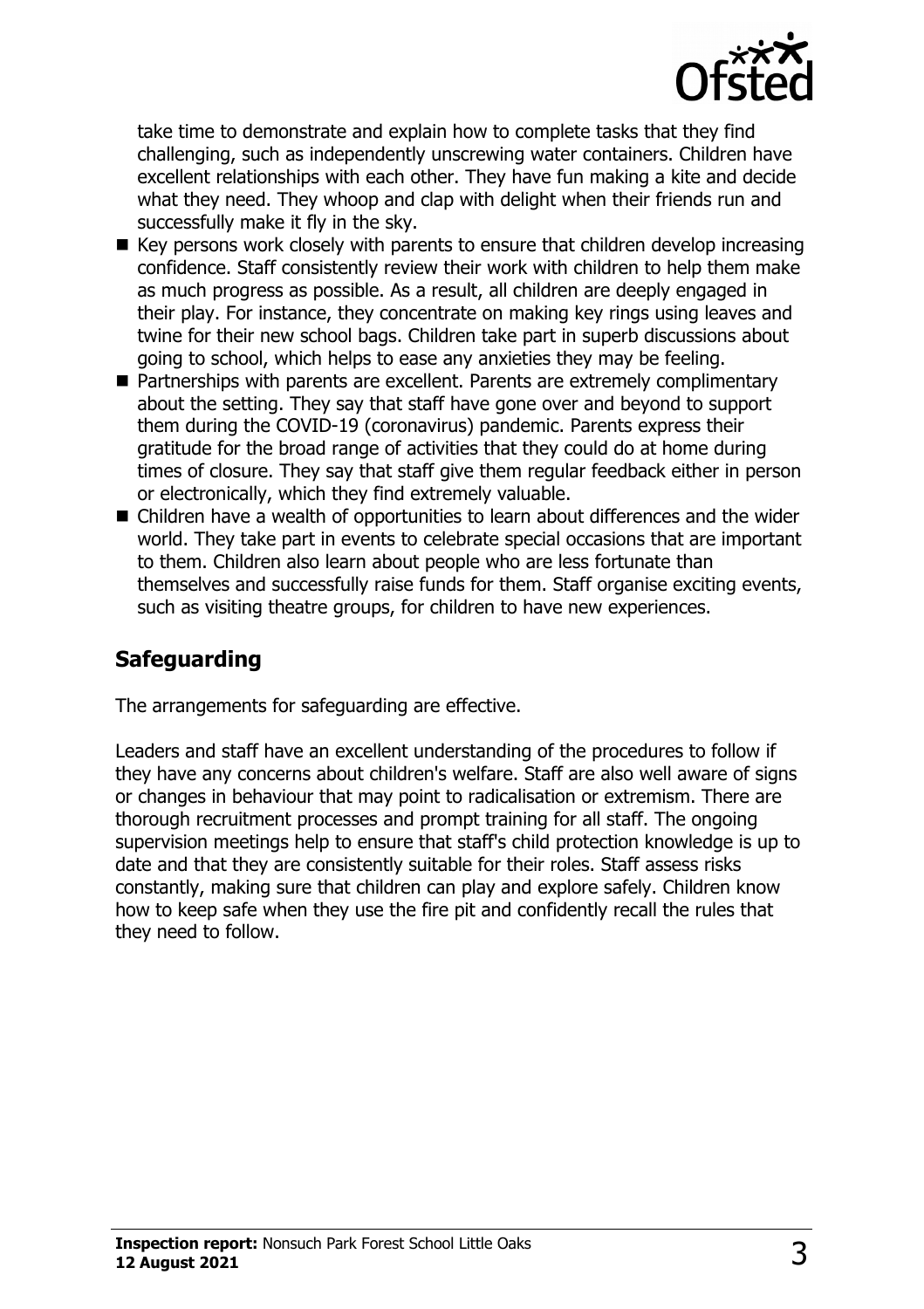

| <b>Setting details</b>                         |                                                                                      |
|------------------------------------------------|--------------------------------------------------------------------------------------|
| Unique reference number                        | EY469149                                                                             |
| <b>Local authority</b>                         | Surrey                                                                               |
| <b>Inspection number</b>                       | 10106077                                                                             |
| <b>Type of provision</b>                       | Childcare on non-domestic premises                                                   |
| <b>Registers</b>                               | Early Years Register, Compulsory Childcare<br>Register, Voluntary Childcare Register |
| Day care type                                  | Full day care                                                                        |
| Age range of children at time of<br>inspection | $0$ to $4$                                                                           |
| <b>Total number of places</b>                  | 55                                                                                   |
| Number of children on roll                     | 84                                                                                   |
| Name of registered person                      | Clift, Angela Jane                                                                   |
| Registered person unique<br>reference number   | RP906702                                                                             |
| Telephone number                               | 01737813960                                                                          |
| Date of previous inspection                    | 9 June 2014                                                                          |

### **Information about this early years setting**

Nonsuch Park Forest School Little Oaks registered in 2013. It is privately owned and operates from a building in Nonsuch Park, Cheam in Surrey. The setting also has use of the grounds of Nonsuch Park. The provider has one other setting. She employs 17 members of staff. Of these, 13 staff hold childcare qualifications ranging from level 6 to level 2. They follow the forest school ethos during sessions with the children. The setting provides funded early education for two-, three- and four-year-old children. It is open Monday to Friday from 8am to 4.30pm, throughout the year.

## **Information about this inspection**

**Inspector** Maura Pigram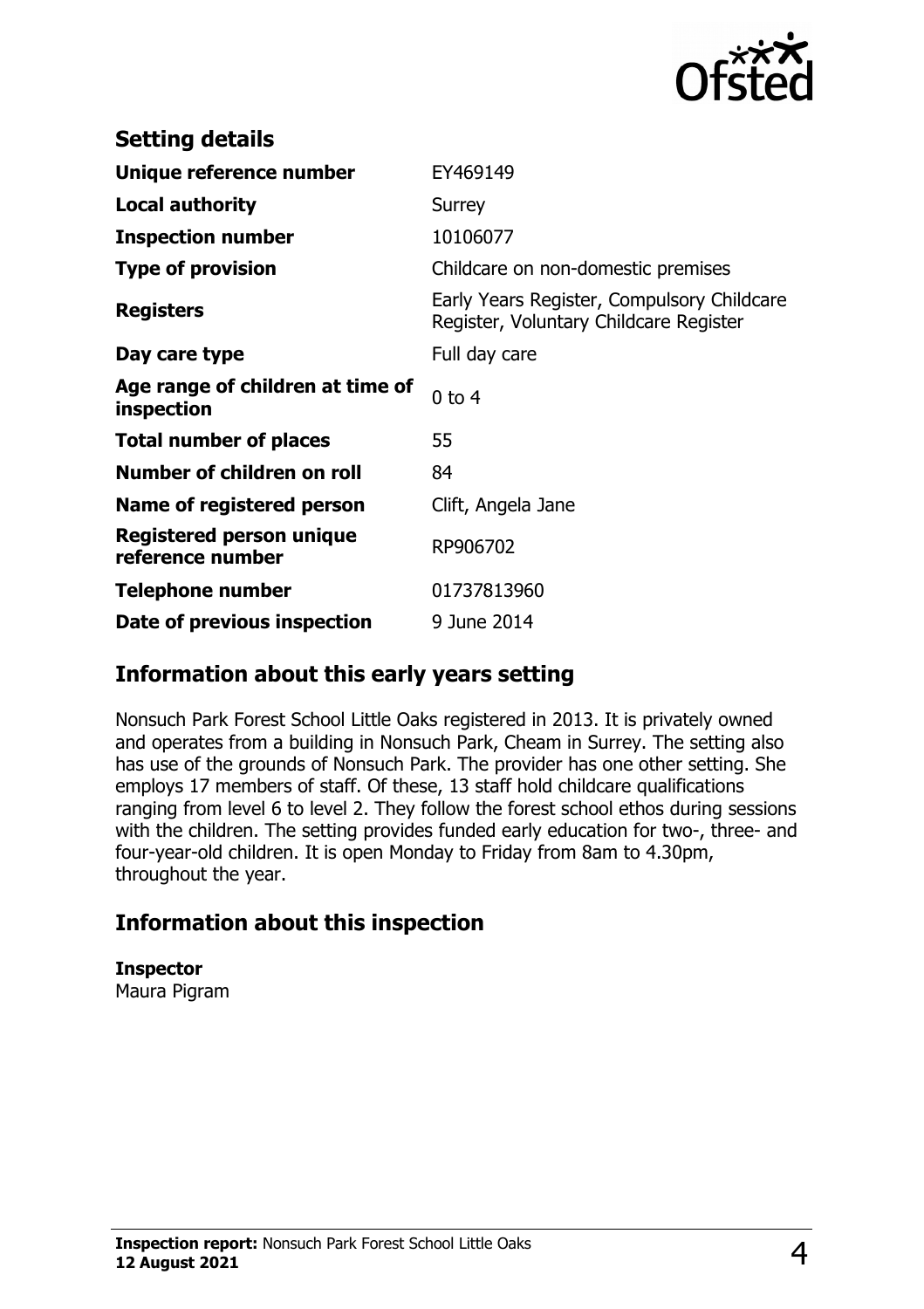

#### **Inspection activities**

- $\blacksquare$  This was the first routine inspection the provider received since the COVID-19 (coronavirus) pandemic began. The inspector discussed the impact of the pandemic with the provider and has taken that into account in her evaluation of the provider.
- $\blacksquare$  The inspector observed the quality of teaching during activities indoors and outdoors, and assessed the impact this has on children's learning. She carried out a tour of the setting with the manager to discuss and to understand how the early years provision is organised.
- $\blacksquare$  Discussions were held with the provider, staff and children at suitable times throughout the inspection.
- $\blacksquare$  The inspector completed a joint observation with the manager and discussed the impact of children's learning and welfare.
- $\blacksquare$  Parents views were considered through discussion with them and reading their written feedback.

We carried out this inspection under sections 49 and 50 of the Childcare Act 2006 on the quality and standards of provision that is registered on the Early Years Register. The registered person must ensure that this provision complies with the statutory framework for children's learning, development and care, known as the early years foundation stage.

If you are not happy with the inspection or the report, you can [complain to Ofsted.](http://www.gov.uk/complain-ofsted-report)